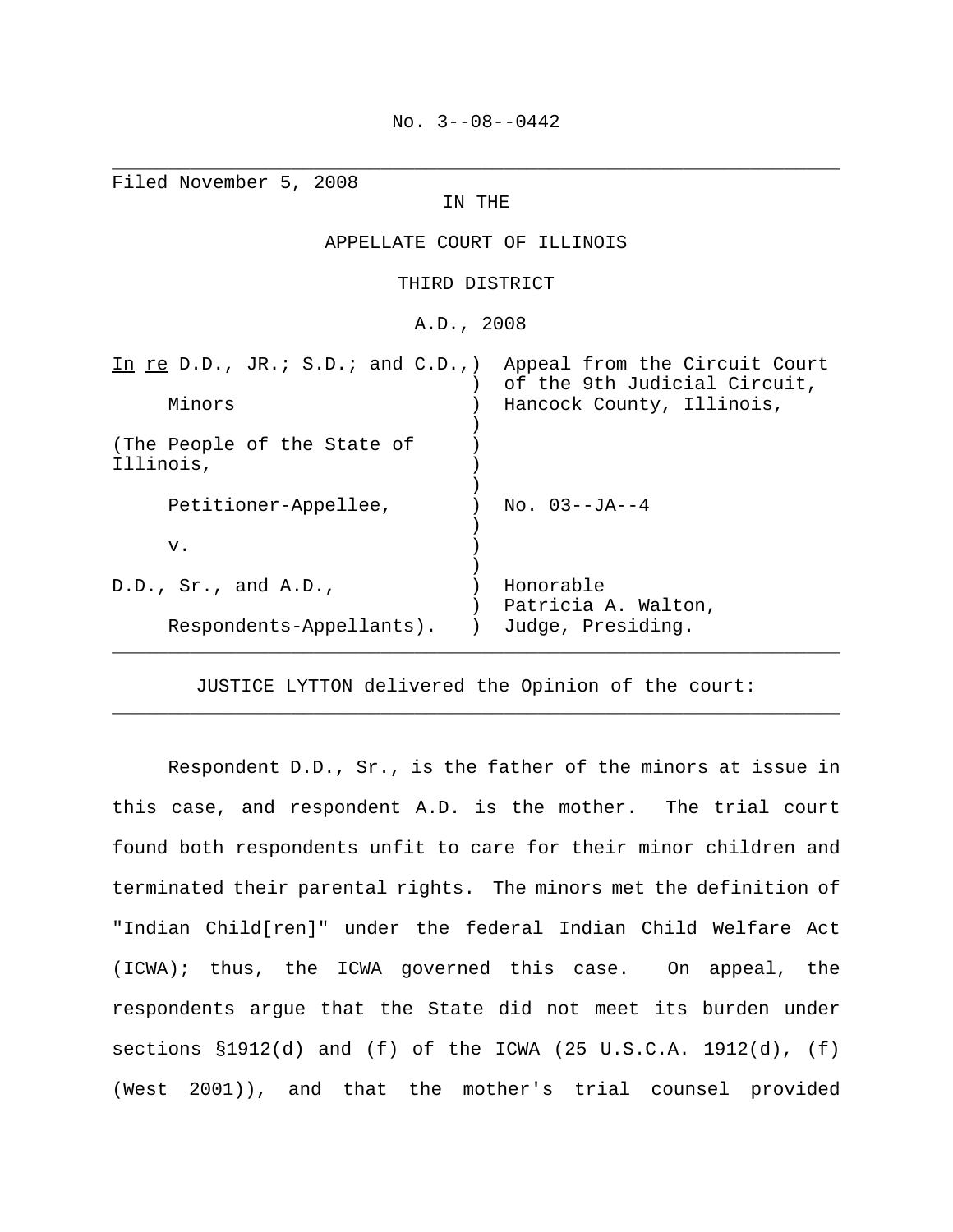ineffective assistance. We affirm.

#### FACTS

On October 29, 2003, the State filed a juvenile petition alleging that D.D., Jr. (D.D.), born June 6, 1997; S.D., born July 31, 1999; and C.D., born November 20, 2002, were neglected. Specifically, the petition alleged that the minors were subjected to an injurious environment because: (1) they were "filthy"; (2) C.D. consumed Pepsi from a bottle with old formula stuck to the inside of the bottle; and (3) D.D. and S.D. were scarred from a candle they played with while the respondents slept. The petition further alleged that the minors were abused and at substantial risk of physical harm because, among other reasons, the father threw a coffee mug at D.D. that hit him in the face. The court held a shelter care hearing that day and placed temporary custody of the minors with the Department of Children and Family Services (DCFS). Since the minors met the definition of "Indian Child[ren]" under the ICWA (25 U.S.C.A. §1911(b) (West 2001)), the Cherokee Nation filed a notice of intervention pursuant to section 1911(c) of that act (25 U.S.C.A. §1911(c) (West 2001)). Howard Paden, a representative of the Cherokee Nation, indicated that the Cherokee Tribe would not seek to remove the children from their non-Indian foster placement, but he would monitor the progress of the respondents and minors.

A family service provider filed a social history report in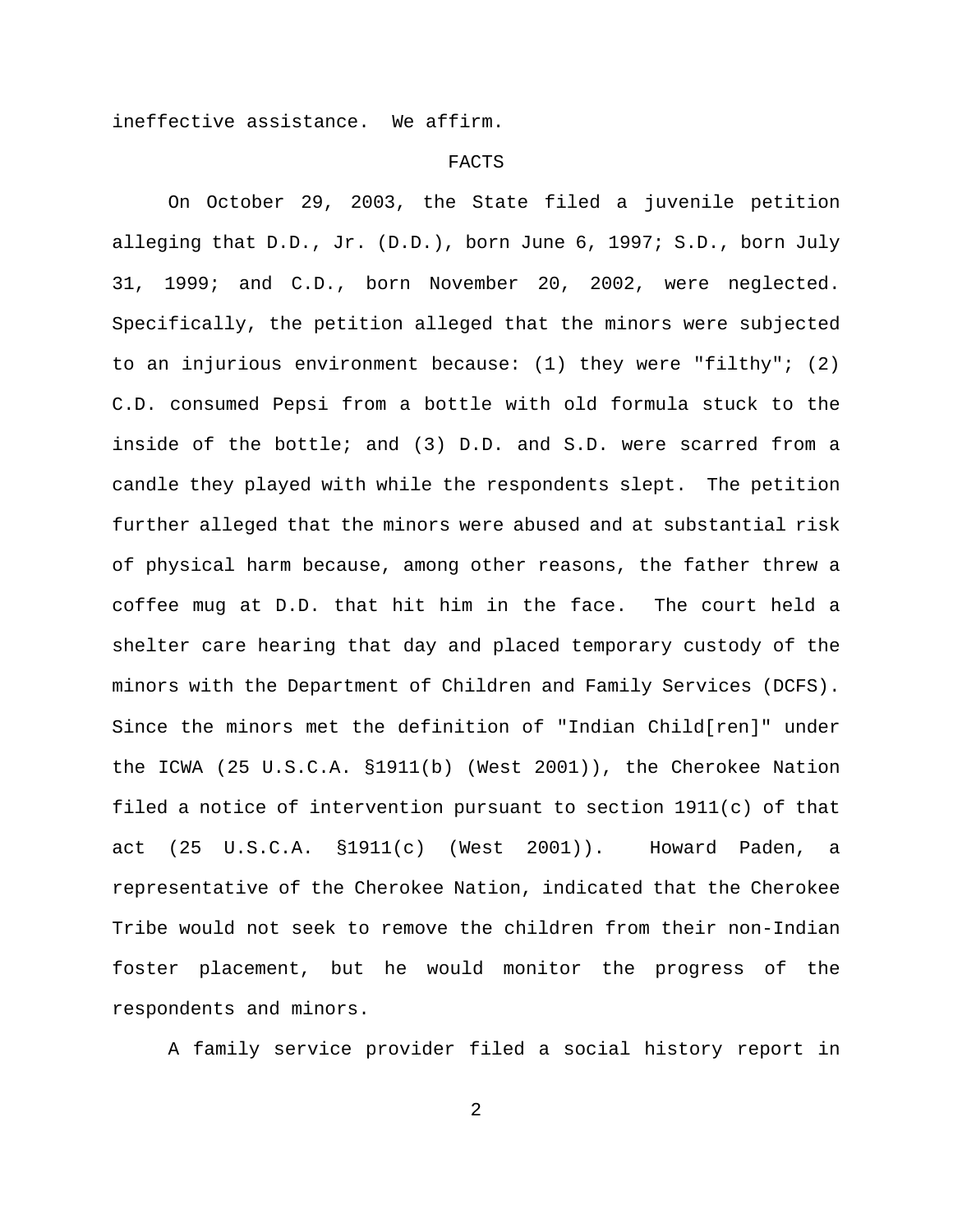October 2003. She reported that the respondents' household functioned in "total chaos"; the respondents did not possess "any parenting skills"; and the minors would not "have the opportunity to function in a normal environment as long as [they were] subjected to the verbal abuse" of the respondents. Jerri Niewohner, a DCFS caseworker, also noted that the respondents did not understand the harm they were causing the minors by physical and verbal abuse or why the instant juvenile case was opened.

On February 25, 2004, the respondents admitted the allegations of neglect in the juvenile petition, and the father also admitted to abuse by throwing a coffee mug at D.D.'s face. At the March 24, 2004, dispositional hearing, the court found that the minors were neglected and abused, made them wards of the court, and granted guardianship to DCFS. The court ordered the respondents to complete their client service plan tasks.

Niewohner filed a client service plan that included the following tasks: (1) attend parenting classes to learn to discipline the minors without corporal punishment, to interact with the minors in a nurturing way, and to understand D.D.'s special needs of attention deficit hyperactivity disorder and posttraumatic stress disorder; (2) learn budgeting and homemaking skills, including appropriate hygiene and nutrition for the minors and creating a nonhazardous home environment; (3) individual therapy for each respondent, including mental health treatment for the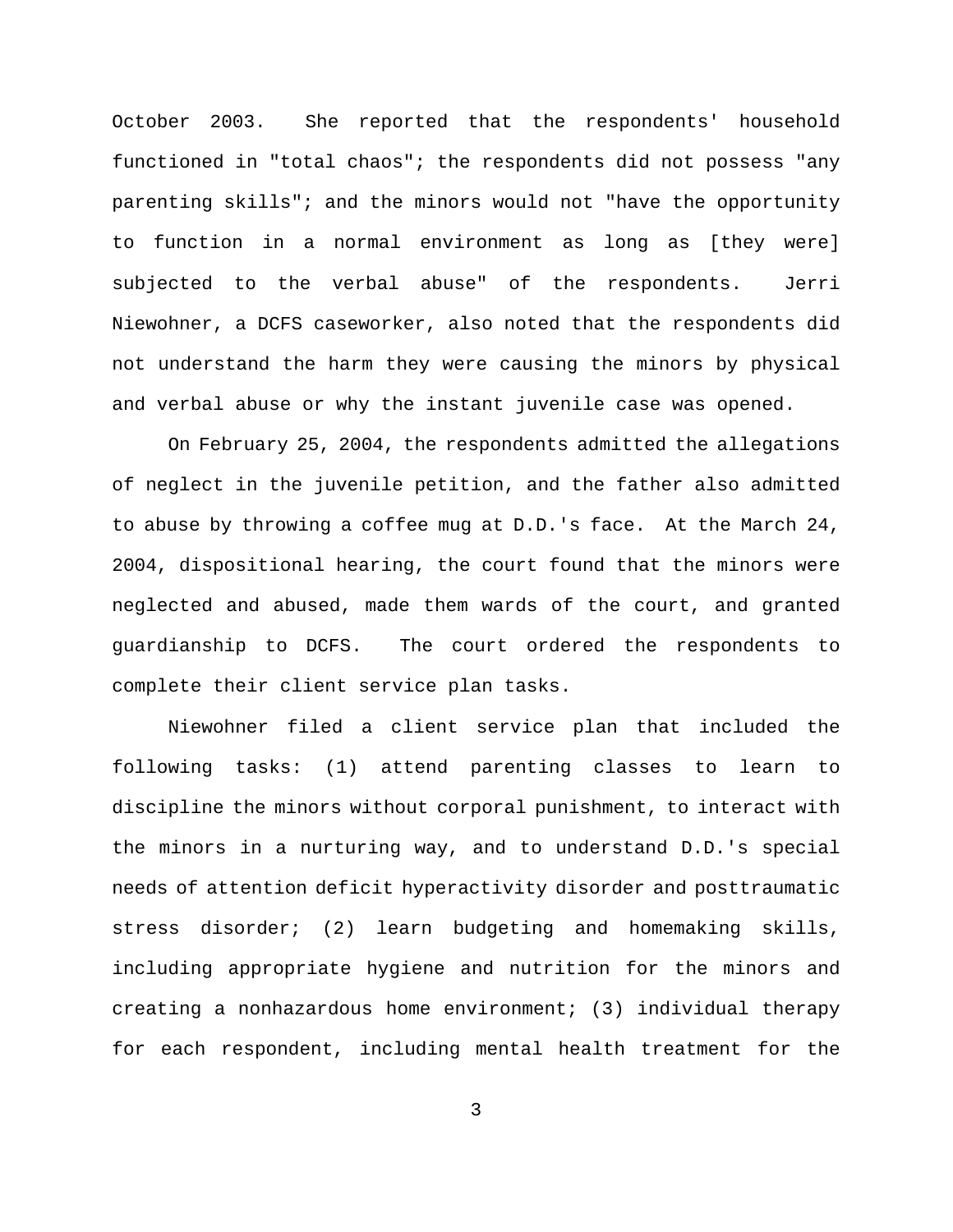mother and anger management and domestic violence classes for the father; (4) visit the minors; and (5) implement what they learned. Additionally, D.D. and the respondents also received instruction from Screening Assessment and Support Services (SASS) and Chaddock theraplay to learn how to interact with each other, given D.D.'s special needs. The respondents also received psychiatric therapy with Dr. Michael Schneider starting in 2006.

By February 3, 2005, the respondents had made sufficient progress on their tasks to have the minors returned home. To assist with this adjustment, Addus Health Care provided in-home homemaking services five days per week. On the other two days per week, a DCFS worker provided in-home assistance. However, on September 20, 2005, the minors were placed back into foster care because the respondents could not control the childrens' behavior, and D.D.'s psychiatrist believed he would be in "grave danger" were he to return to the respondents' home.

On May 31, 2007, the State filed a petition to terminate the respondents' parental rights. The State alleged that the respondents were unfit parents because, among other allegations, they failed to make: (1) reasonable efforts to correct the conditions that were the basis for removal of the minors (750 ILCS  $50/1(D)(m)(i)$  (West 2002)); and (2) reasonable progress toward the return home of the minors during any nine month period after the adjudication of neglect and abuse  $(750$  ILCS  $50/1(D)(m)(iii)$  (West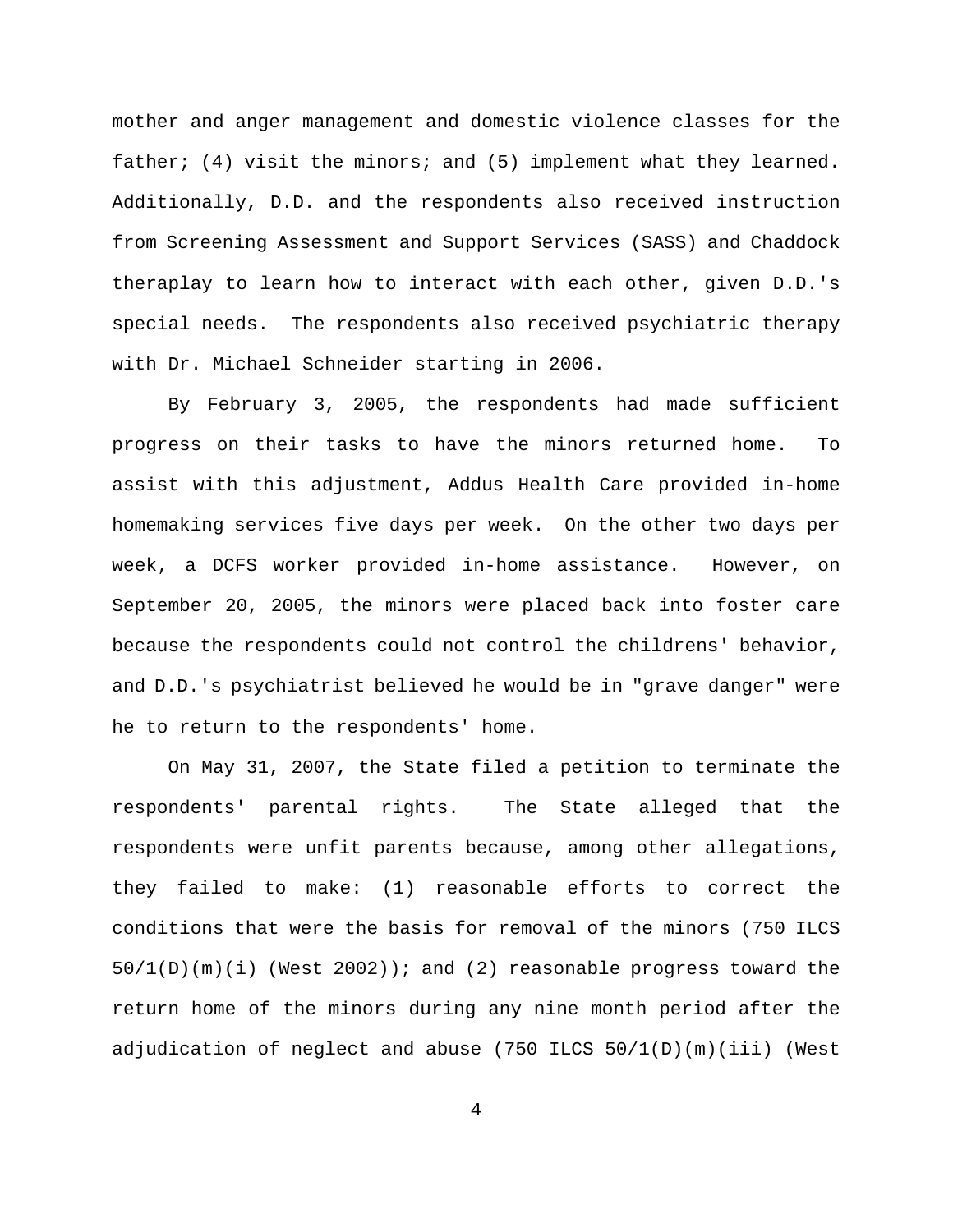2002)).

The court conducted fitness hearings from August 1 to October 31, 2007. Schneider testified as an expert in psychology. He had provided family therapy for the respondents since February 2006. In his opinion, the respondents showed the "potential for being able to provide at least minimally adequate parenting skills for [S.D. and C.D.] in the presence of an adequate support network." Schneider felt that the respondents had made slow but steady progress on improving their parenting skills through counseling. However, he did not believe they had progressed to a point where they could benefit from specialized training to parent a child with D.D.'s special needs. Schneider felt that when the respondents were not rewarded for their progress, such as through additional visitation, they would become frustrated and less engaged. Schneider testified that he viewed the case through the eyes of the respondents, not in the best interest of the minors.

Martha Butler provided parenting classes to the respondents. She testified that the respondents had completed a parenting course. However, because Butler felt the respondents needed additional instruction, she had provided in-home training, which was not "customary[.]" Overall, Butler felt that the respondents had made some efforts, but they had struggled to implement the techniques they had learned, and they needed to continue working on most areas of parenting.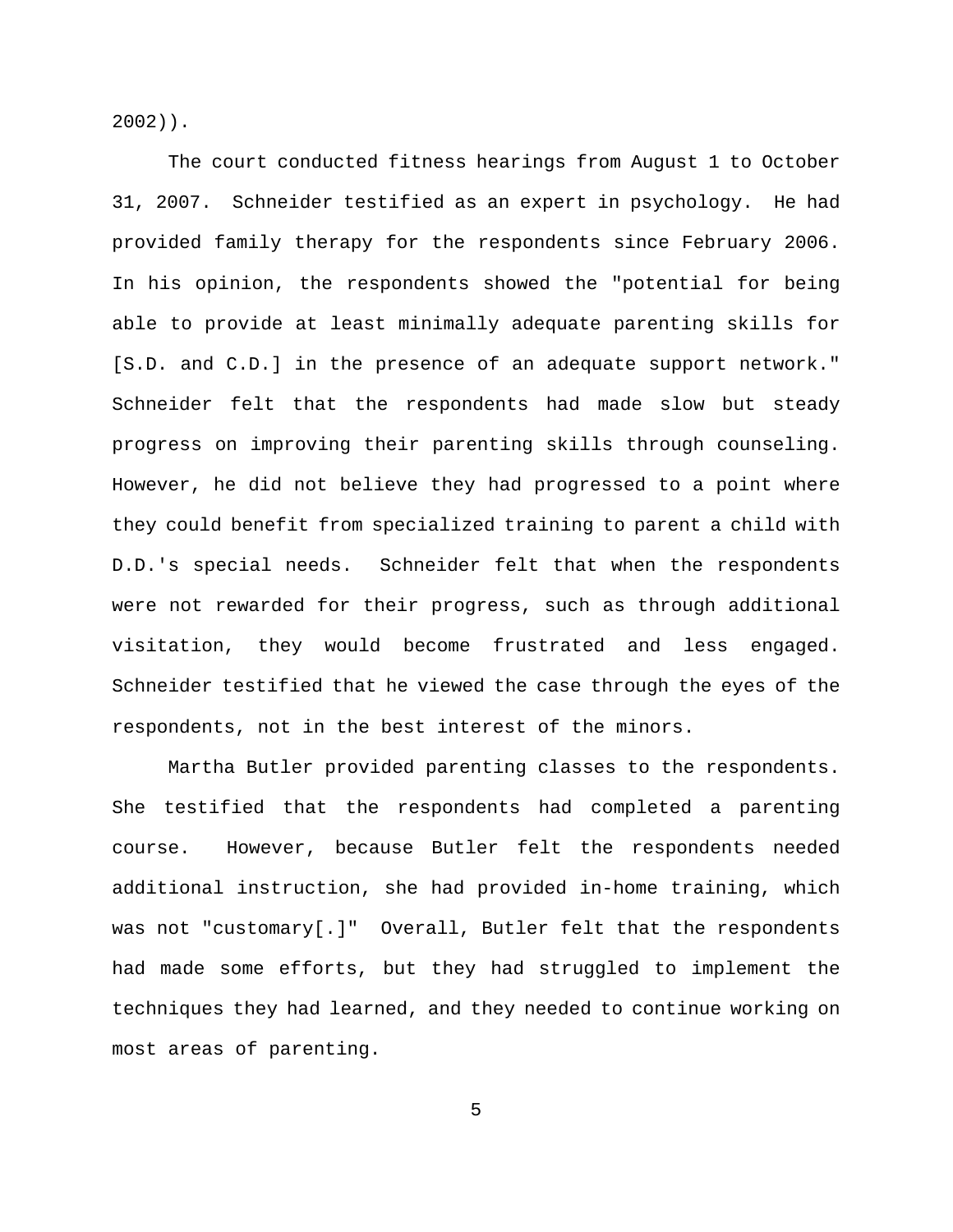Butler, as well as family support specialists Sheryl Hopping and Fran Estes, attended visits between the respondents and the minors. Both Hopping and Estes observed the children were left unsupervised and without life jackets while playing near a lake. Both also observed inconsistent parenting techniques and a failure to implement what they were taught in parenting classes. For example, the respondents continued to scream at the minors instead of using consequences or "time-out" as a form of discipline. Estes observed the father strike his youngest daughter, A.D., in a struggle over juice. $1$  Butler, Hopping and Estes each opined that the respondents were unwilling to accept constructive criticism regarding their parenting techniques.

Lisa Abbey was a family services coordinator at The Baby Fold, where D.D. currently resided and was receiving treatment. She testified that she supervised visits between the respondents and D.D. She believed the respondents needed to master basic parenting skills before learning to parent D.D.'s special needs. She expressed concern that the respondents were loud and displayed anger towards A.D.

Dr. Robert Lusk, the clinical director of The Baby Fold, testified as an expert in clinical psychology. His testimony centered on D.D.'s progress. He believed that D.D. had progressed on reducing his anger and improving his social skills.

 $1$  A.D. is not involved in this case.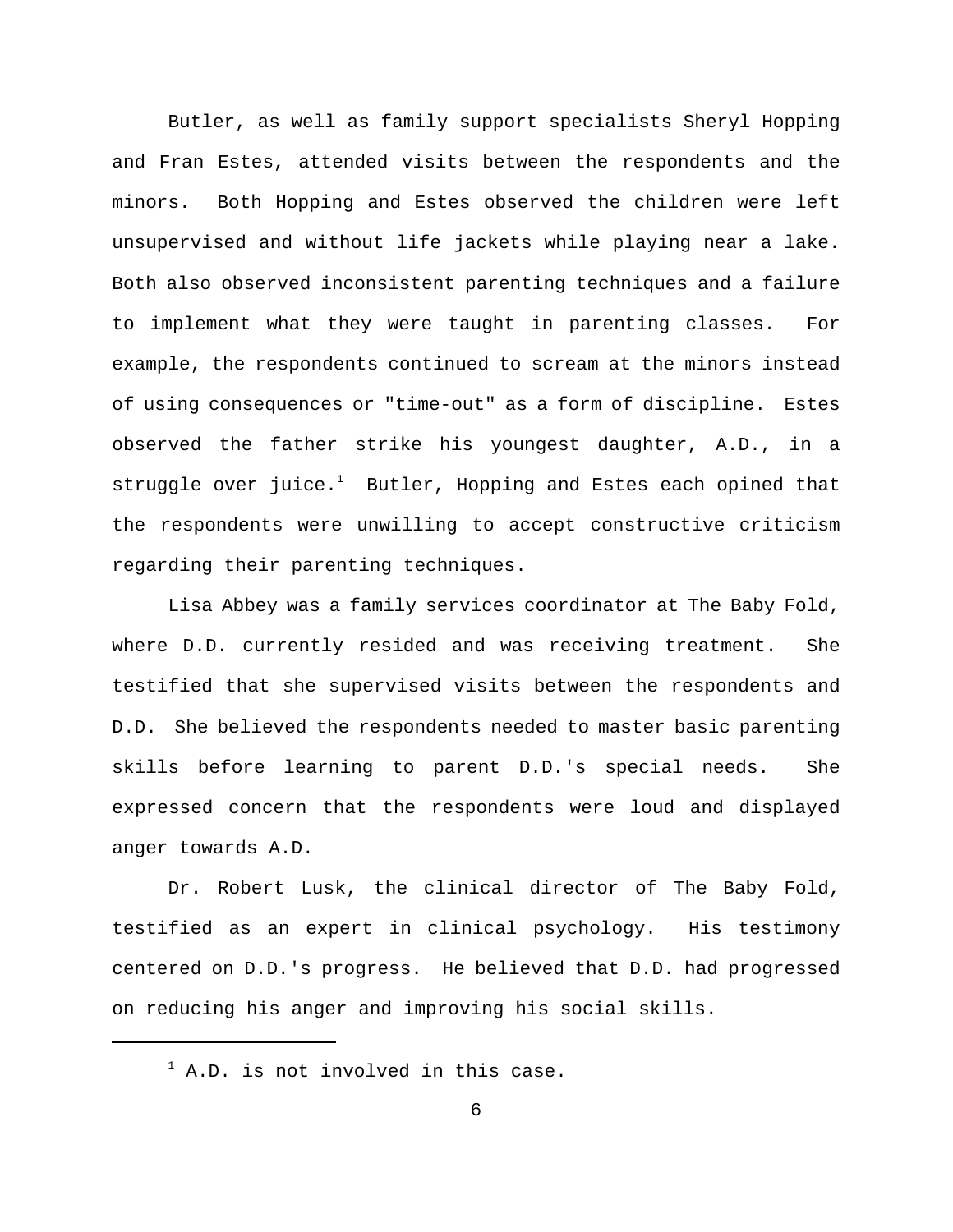Niewohner, the DCFS caseworker assigned to this case from September 2003 until August 2006, also testified. She acknowledged that the minors were returned home to the respondents in January 2005, and that the respondents improved on their parenting skills while under the in-home monitoring of Addus and DCFS. However, the respondents regressed on their parenting skills once the in-home assistance was reduced. The respondents also unilaterally discontinued some services, including family therapy and Chaddock theraplay. In a report dated June 2006, Niewohner believed that the respondents were not capable of providing nurturing care and management of the minors on a full-time basis.

Tricia Boughton, the caseworker from July 2006 until the time of the hearing, testified she was concerned because the respondents had not addressed the issues that initiated the opening of the case, especially failing to take responsibility for the verbal and physical abuse they inflicted on the minors. In a client service plan she filed in April 2007, Boughton stated that "without [the respondents'] ability to address this [abuse], \*\*\* thier (sic) children will be at further risk of harm." She was also concerned that the father did not believe D.D. had special needs.

Because the respondents were not consistently performing their service plan tasks or implementing what they had learned, Boughton rated their overall progress on each service plan from September 2005 to the present as unsatisfactory. In the April 2007 service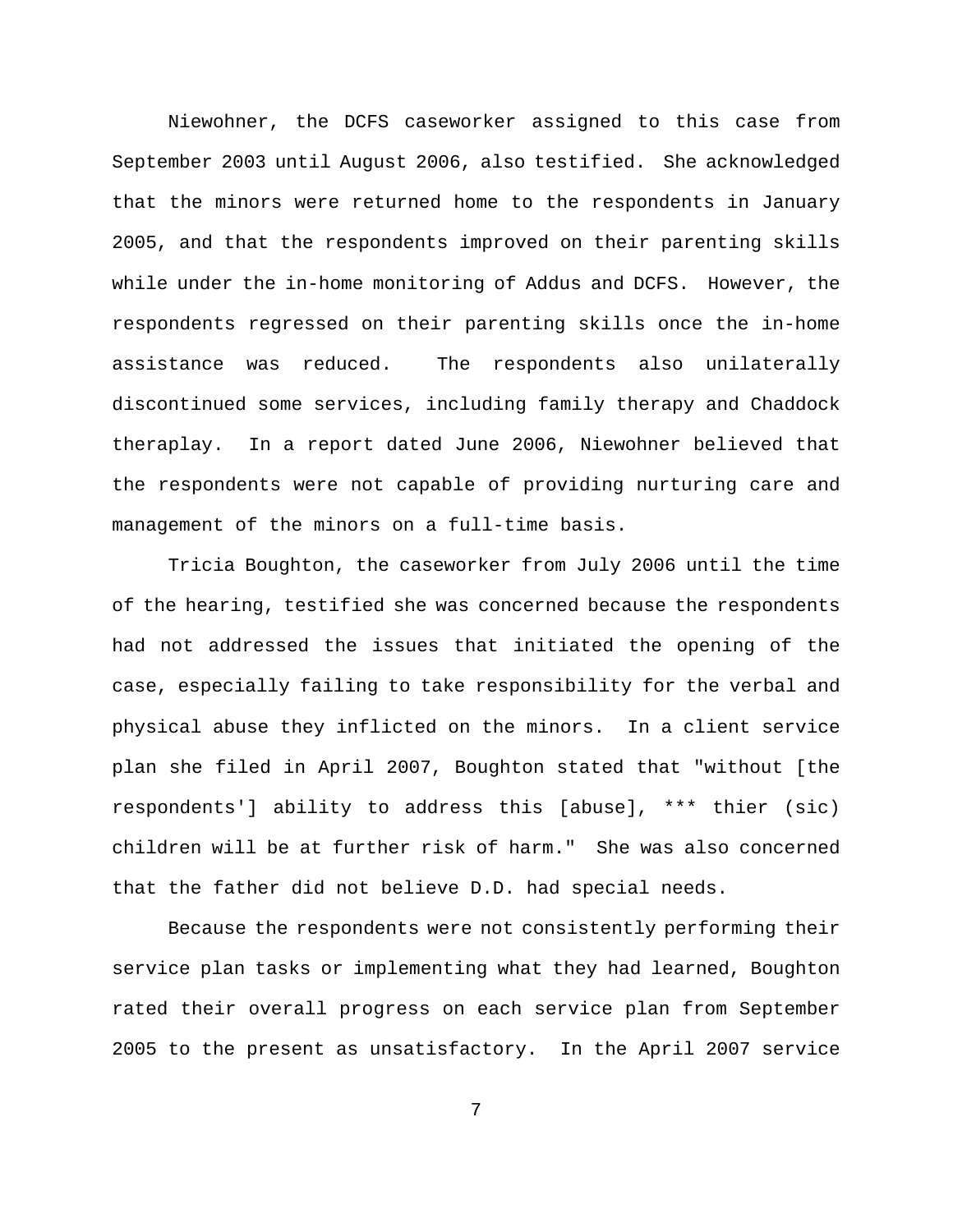plan, Boughton specifically addressed the respondents' progress regarding discipline and nurturing of the minors. She noted that further abuse could occur "without the [respondents'] ability to acknowledge the [physical] abuse as well as thier (sic) ability to be realistic regarding the significant needs of [D.D.]"

Boughton also testified that the respondents were sometimes hostile towards her. During a visit in April 2007, she recommended to the respondents that they watch videos with the minors only once per month. The respondents disagreed and yelled at Boughton, causing A.D. to cry and hide beneath a blanket.

The trial court found that the State had proven, beyond a reasonable doubt, that the respondents were unfit for failing to make: (1) reasonable efforts to correct the conditions that were the basis for removal of the minors  $(750$  ILCS  $50/1(D)(m)(i)$  (West  $2002$ )); and (2) reasonable progress toward the return home of the minors during any nine month period after the adjudication of neglect and abuse  $(750$  ILCS  $50/1(D)(m)(iii)$  (West 2002)).

After the fitness hearing, the mother's trial counsel sent her a letter that alleged she had not been truthful with him and offered a critical opinion of the respondents' efforts on their service plan tasks and their parenting skills. The mother sent this letter to the court. The court appointed different counsel to represent the mother for the best interest hearing.

At the best interest hearing, Brian Joe, a representative of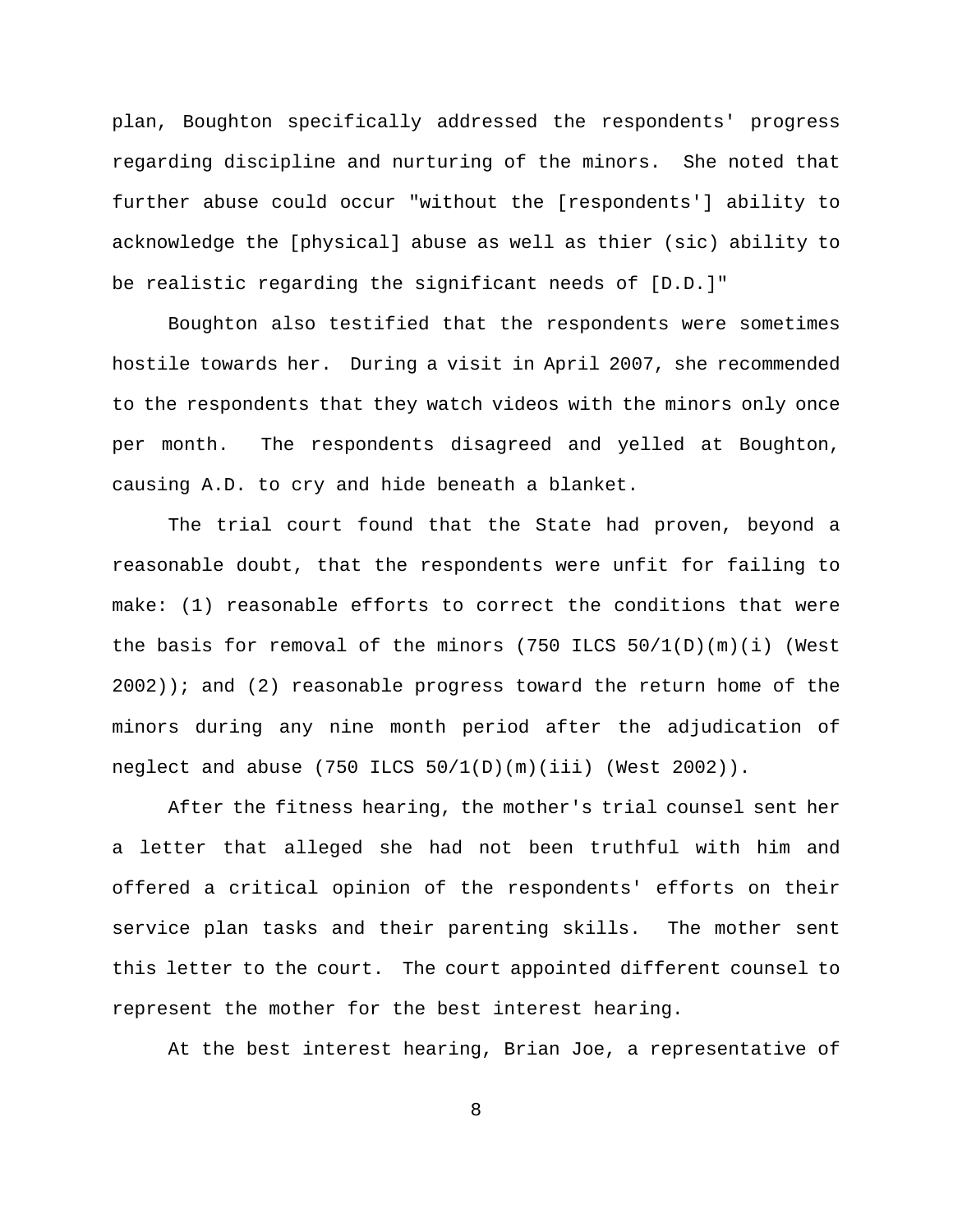the Cherokee Tribe, was qualified as an expert in the Cherokee Tribe. Although Joe was a member of the Navajo Tribe, he had completed 40 hours of coursework on the history of the Cherokee Nation, possessed a bachelor's degree, and was currently working towards a master's degree. He attended courses conducted by the Cherokee Nation on the ICWA, and also participated in Cherokee powwows and holidays. According to Joe, a Cherokee Indian's family is to be held in "high importance" to them, and "children are [their] main concern." Joe testified that he and Paden had worked with DCFS to monitor the case for the Cherokee Tribe. Specifically, they ensured that the court and DCFS complied with the mandates of the ICWA.

According to Joe, DCFS met the requirement of using "active efforts" in providing services to keep the family intact, although these services had ultimately been unsuccessful. 25 U.S.C.A. §1912(d) (West 2001). Joe noted that DCFS had provided "quite a few services" since the opening of the case in 2003. Joe believed that the respondents would not have benefited from courses regarding D.D.'s special needs because they did not accept that D.D. had special needs and had not mastered basic parenting skills. Joe further testified that he had reviewed the reports of the other service providers in the case. He said that the respondents "weren't able to take what resources they had been given \*\*\* and \*\*\* apply more positive parenting style for the children." Thus,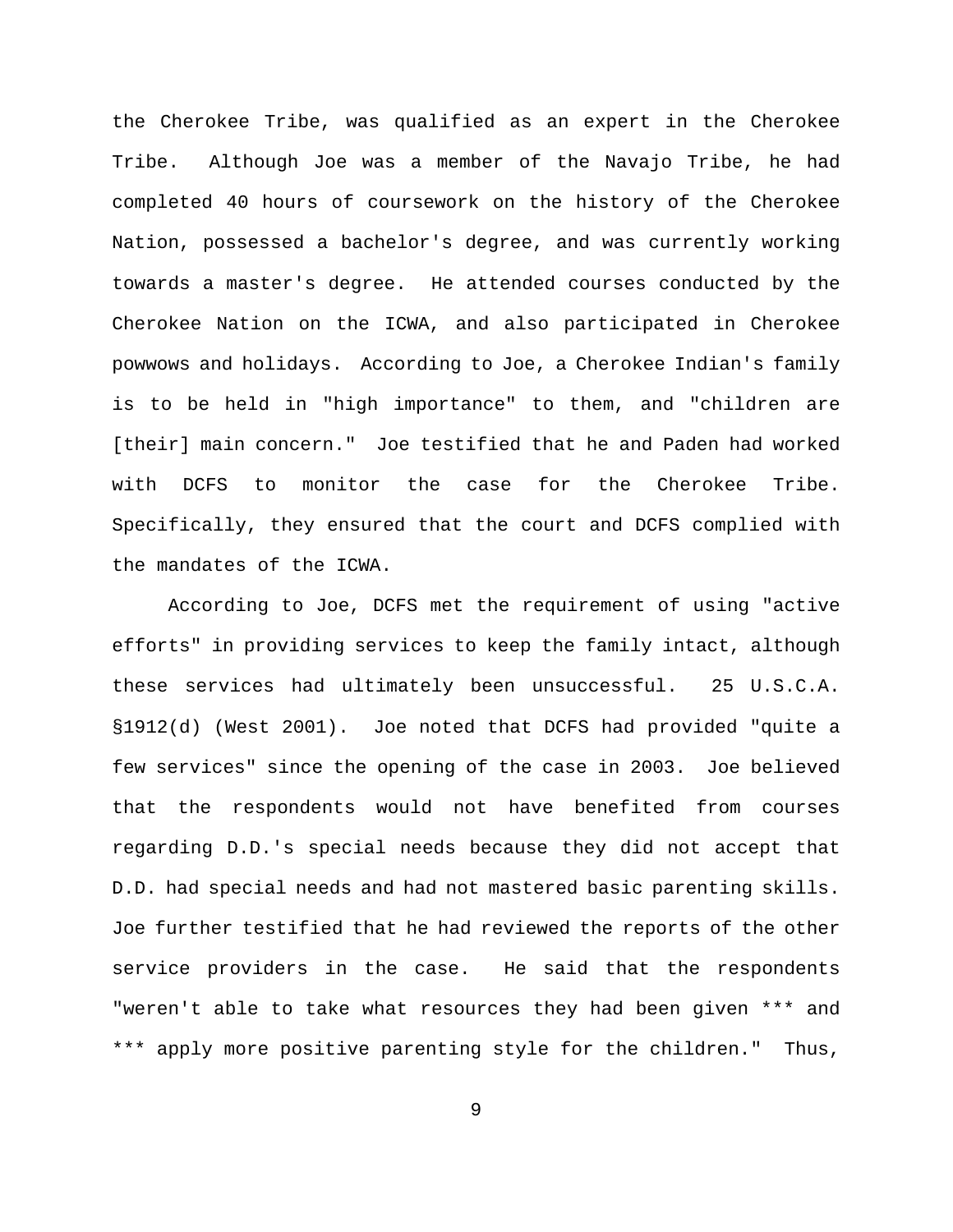the Cherokee Tribe did not oppose termination of the respondents' parental rights.

The court found that it was in the best interest of the minors to terminate the respondents' parental rights. The court based this finding on: (1) the respondents' lack of progress on their tasks; (2) S.D. and C.D.'s bond with their foster parents, whom they had resided with since the outset of the case, and the foster parents' desire to adopt them; and (3) the minors' need for permanence and stability. The court also specifically found that the return home of the children would likely result in potential serious emotional or physical harm to them, as stated in section 1912(f) of the ICWA. 25 U.S.C.A. §1912(f) (West 2001).

### ANALYSIS

# I. Expert Testimony

The respondents first contend that the State failed to meet the requirements of section 1912(f) of the ICWA because no qualified expert witness testified that continued custody by the parents was likely to result in serious emotional or physical damage to the children. They also assert that the trial court failed to determine whether custody by the parents was likely to result in serious emotional or physical damage to the children.

## A. ICWA

The ICWA was enacted by Congress in response to the "growing concern over the consequences to Indian children, families and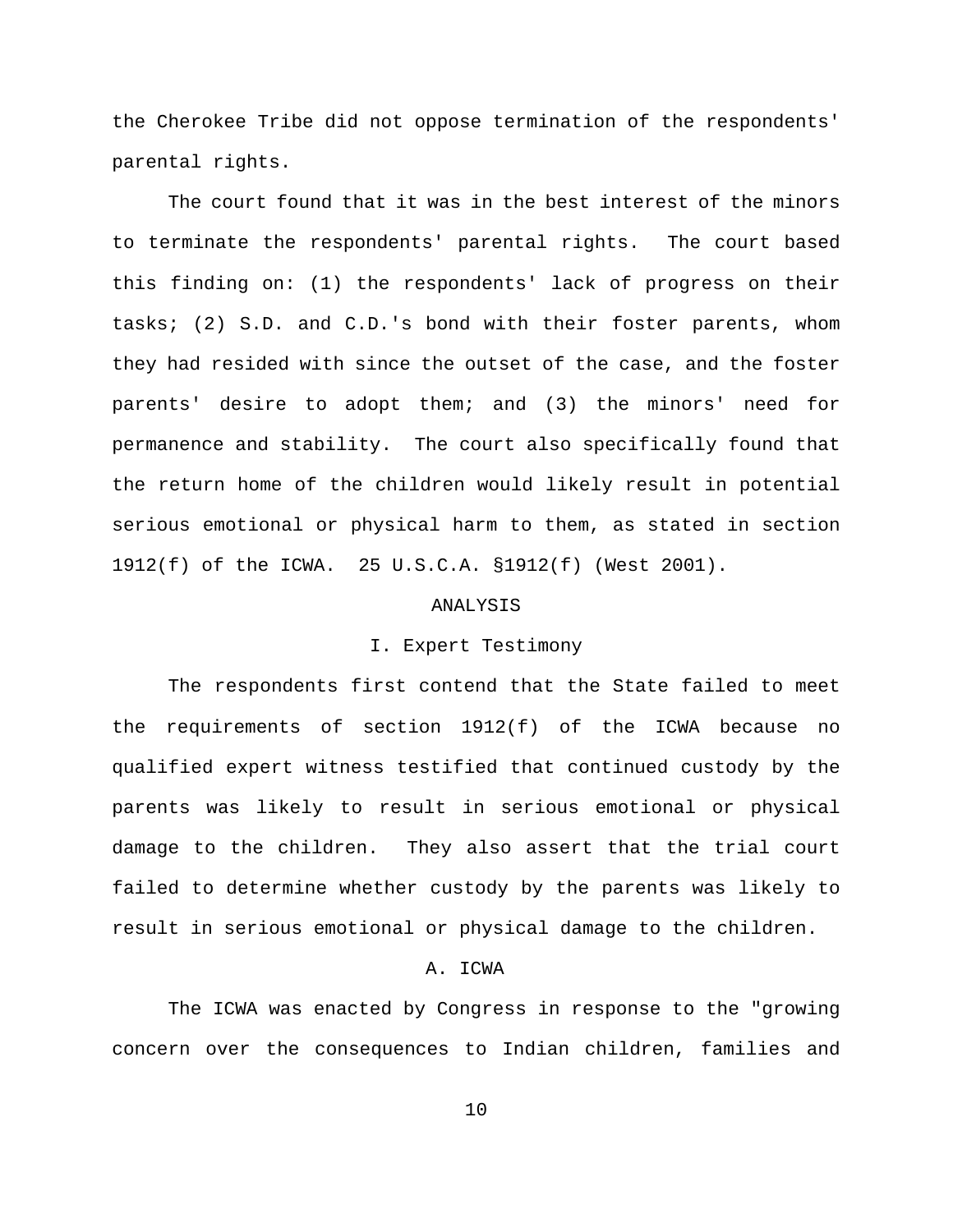tribes of abusive welfare practices which separated large numbers of Indian children from their families and tribes through adoption or foster care placement, usually in non-Indian homes." In re C.N., 196 Ill. 2d 181, 203, 752 N.E.2d 1030, 1043 (2001), citing Mississippi Band of Choctaw Indians v. Holyfield, 490 U.S. 30, 104 L. Ed. 2d 29, 109 S. Ct. 1597 (1989).

The ICWA articulates the minimum federal standards for the removal of an Indian child from his or her family. 25 U.S.C.A. §1902 (West 2001); C.N., 196 Ill. 2d 181, 752 N.E.2d 1030. Pursuant to section 1912(f), no termination of parental rights may be ordered in the absence of a finding, beyond a reasonable doubt and supported by the testimony of "qualified expert witnesses," that the continued custody of the children by their parents is likely to result in serious emotional or physical damage to them. 25 U.S.C.A. §1912(f) (West 2001).

# B. Expert Witness Testimony

The ICWA does not define "qualified expert witness." However, the Bureau of Indian Affairs has issued nonbinding guidelines to assist state courts in their application of the ICWA. 44 Fed. Reg. 67,584 (1979); see C.N., 196 Ill. 2d 181, 752 N.E.2d 1030. Under those guidelines, an expert witness may be: (1) a member of the Indian child's tribe who is recognized by the tribe as possessing knowledge of tribal customs as they pertain to family structure and child rearing; (2) a lay witness having substantial experience in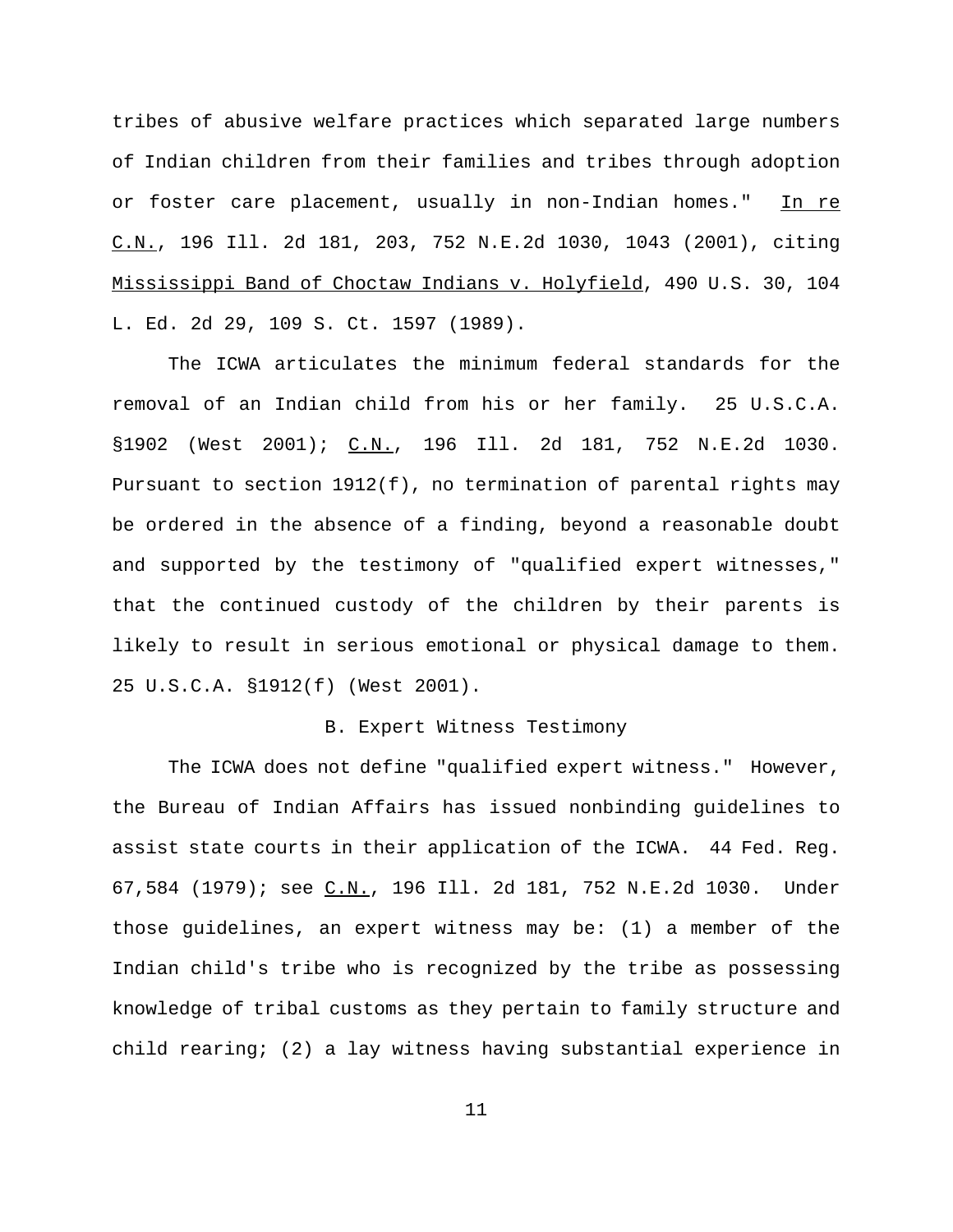the delivery of child and family services to Indians, and extensive knowledge of prevailing cultural and social customs of the Indian child's tribe; or (3) professionals who have substantial education in their area of specialty. 44 Fed. Reg. at 67,593, pars. D.4(b)(i) through (iii) (1979).

The commentary to the guidelines provide that the expert should determine: (1) whether the parents' conduct will cause serious physical or emotional harm to the child; and (2) if the parent can be persuaded to change the damaging conduct. 44 Fed. Reg. at 67,593, par. D.4 (1979). Courts have considered the testimony of an expert witness, in conjunction with the testimony of lay witnesses, sufficient to meet section 1912(f) of the ICWA. See In re Kreft, 148 Mich. App. 682, 384 N.W.2d 843 (1986).

In this case, Joe testified that he had substantial practical knowledge and education regarding the Cherokee Tribe. Thus, he met the "qualified expert witness[]" requirement of section 1912(f). 25 U.S.C.A. §1912(f) (West 2001).

Joe stated that he performed an independent review of the case by reading reports filed by the other caseworkers and speaking with them. In his opinion, the respondents did not implement the skills they were taught to apply a more positive parenting style for the children and had not achieved basic parenting skills. Other service providers agreed that the respondents had not achieved basic parenting skills and had not accepted the reasons why the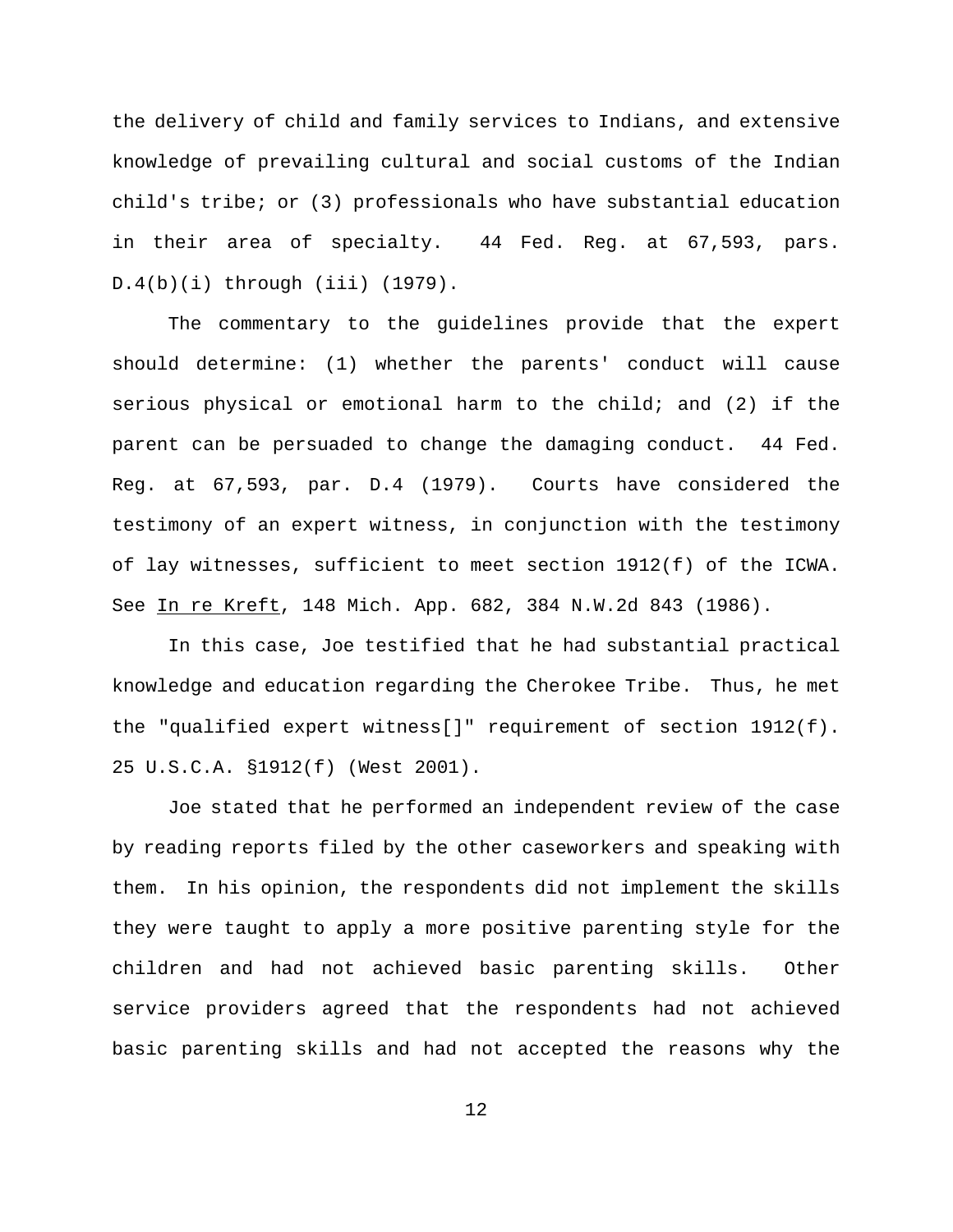instant juvenile case was opened. Further, Boughton noted that because the respondents were unwilling to acknowledge the past physical and verbal abuse they inflicted on the minors, the minors would "be at further risk of harm." Thus, Joe's testimony, in conjunction with the testimony of the other caseworkers, sufficiently met the requirements of section 1912(f) that the record show that continued custody of the children by the parents was likely to result in serious emotional or physical harm.

# C. Trial Court Finding

The respondents also allege that the court did not determine that continued custody of the children by the respondents would likely result in serious emotional or physical damage to the minors. However, in the order providing for the termination of the respondents' parental rights, the court found that "the return of the children to the parents is likely to result in potential serious emotional or physical damage to the children; therefore, a termination of parental rights is warranted." Thus, we find the court complied with the requirements of section 1912(f) of the ICWA.

#### II. Active Efforts

Next, the respondents contend that the State failed to prove that active efforts were made to prevent the breakup of their family.

Section 1912(d) of the ICWA provides that in a termination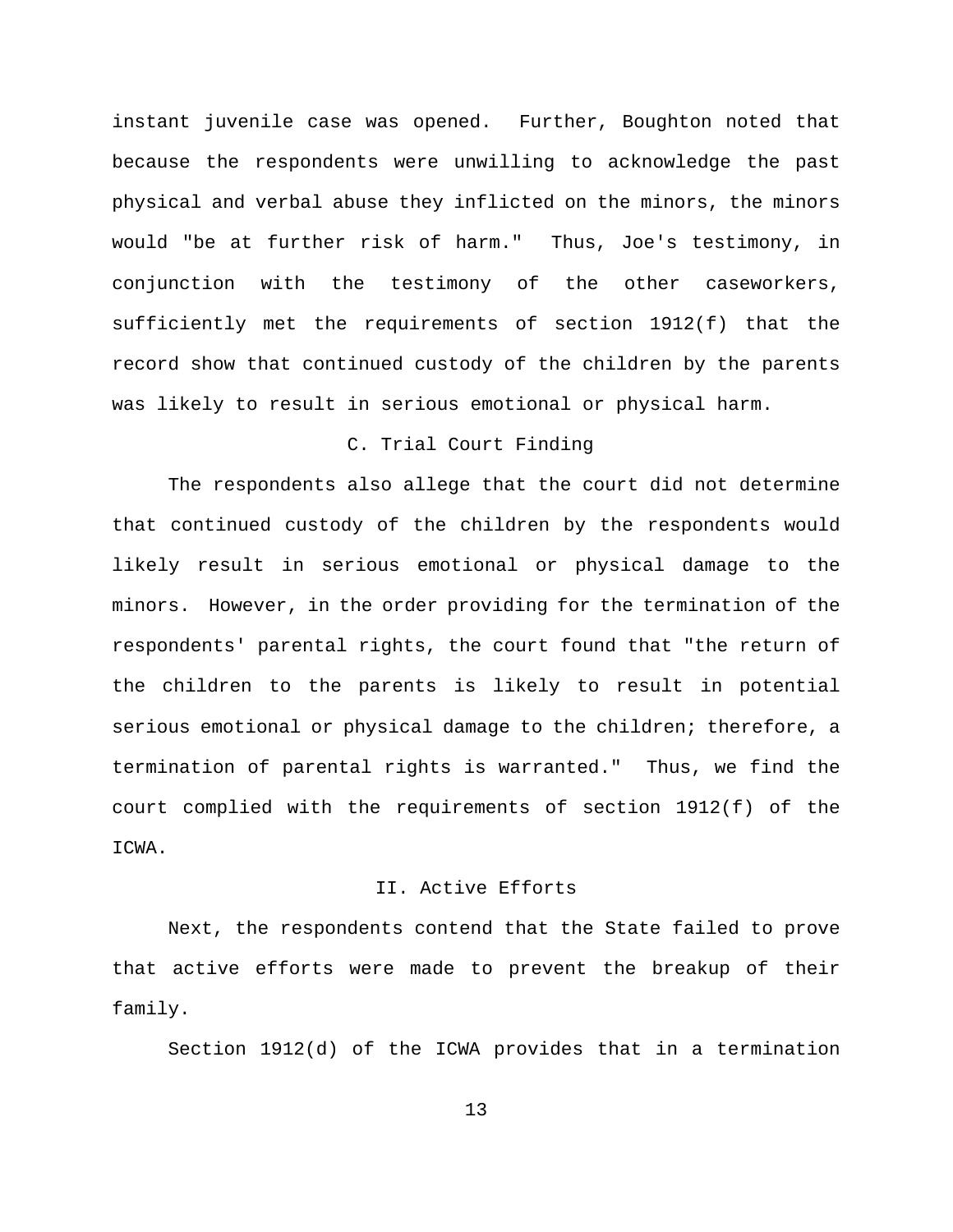proceeding, the party "shall satisfy the court that active efforts have been made to provide remedial services and rehabilitative programs designed to prevent the breakup of the Indian family and those efforts have proved unsuccessful." 25 U.S.C.A. §1912(d) (West 2001). The State has the burden to show compliance with the active efforts requirement by a preponderance of the evidence. In re Cari B., 327 Ill. App. 3d 743, 763 N.E.2d 917 (2002).

The record supports the court's determination that the State met its burden of establishing active efforts by a preponderance of the evidence. DCFS offered a number of services to the respondents, including extensive homemaking services, mental health counseling, and classes in parenting, anger management, and domestic violence. The evidence indicates, however, that the respondents failed to learn from the programs.

Although the respondents argue that "DCFS provided no services or assistance to the [respondents] for their special needs children," the record shows that these services were offered through SASS and Chaddock theraplay. The father refused to recognize D.D.'s special needs. Also, Schneider testified that because the respondents had not been consistent in implementing basic parenting skills, further services, such as those concerning D.D.'s special needs, could not be offered.

Thus, the record supports the trial court's holding that the State met its burden under section 1912(d) of the ICWA and